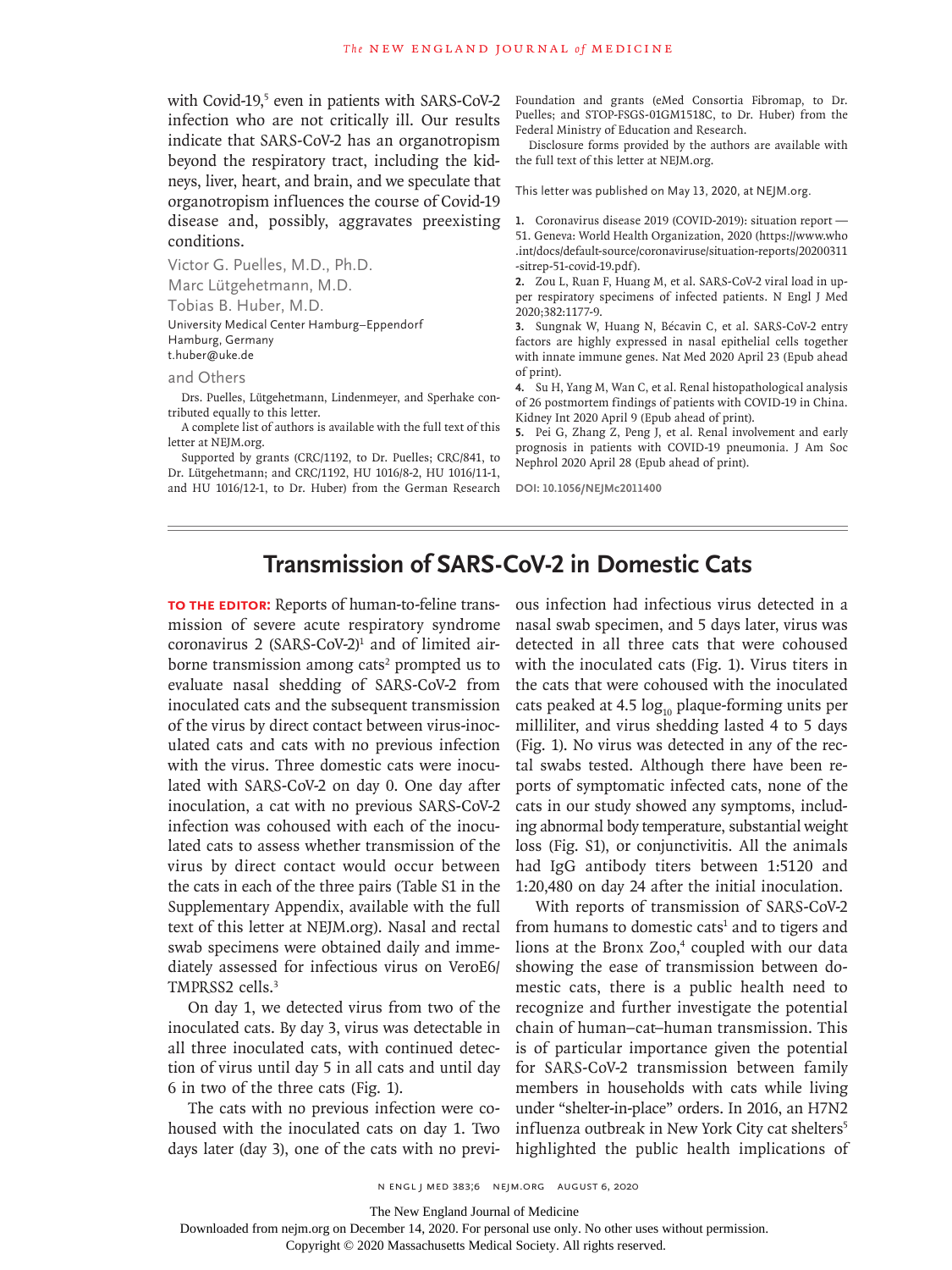

cat-to-human transmission to workers in animal shelters. Moreover, cats may be a silent intermediate host of SARS-CoV-2, because infected cats may not show any appreciable symptoms that might be recognized by their owners. The Centers for Disease Control and Prevention has issued guidelines for pet owners regarding SARS-CoV-2 (www.cdc.gov/coronavirus/2019-ncov/daily-life -coping/animals.html). Given the need to stop the coronavirus disease 2019 pandemic through various mechanisms, including breaking transmission chains, a better understanding of the

## role cats may play in the transmission of SARS-CoV-2 to humans is needed.

Peter J. Halfmann, Ph.D. Masato Hatta, D.V.M., Ph.D. Shiho Chiba, Ph.D. Tadashi Maemura, D.V.M., Ph.D. Shufang Fan, Ph.D. University of Wisconsin Madison, WI

Makoto Takeda, M.D., Ph.D. National Institute of Infectious Diseases Tokyo, Japan

n engl j med 383;6 nejm.org August 6, 2020

The New England Journal of Medicine

Downloaded from nejm.org on December 14, 2020. For personal use only. No other uses without permission. Copyright © 2020 Massachusetts Medical Society. All rights reserved.